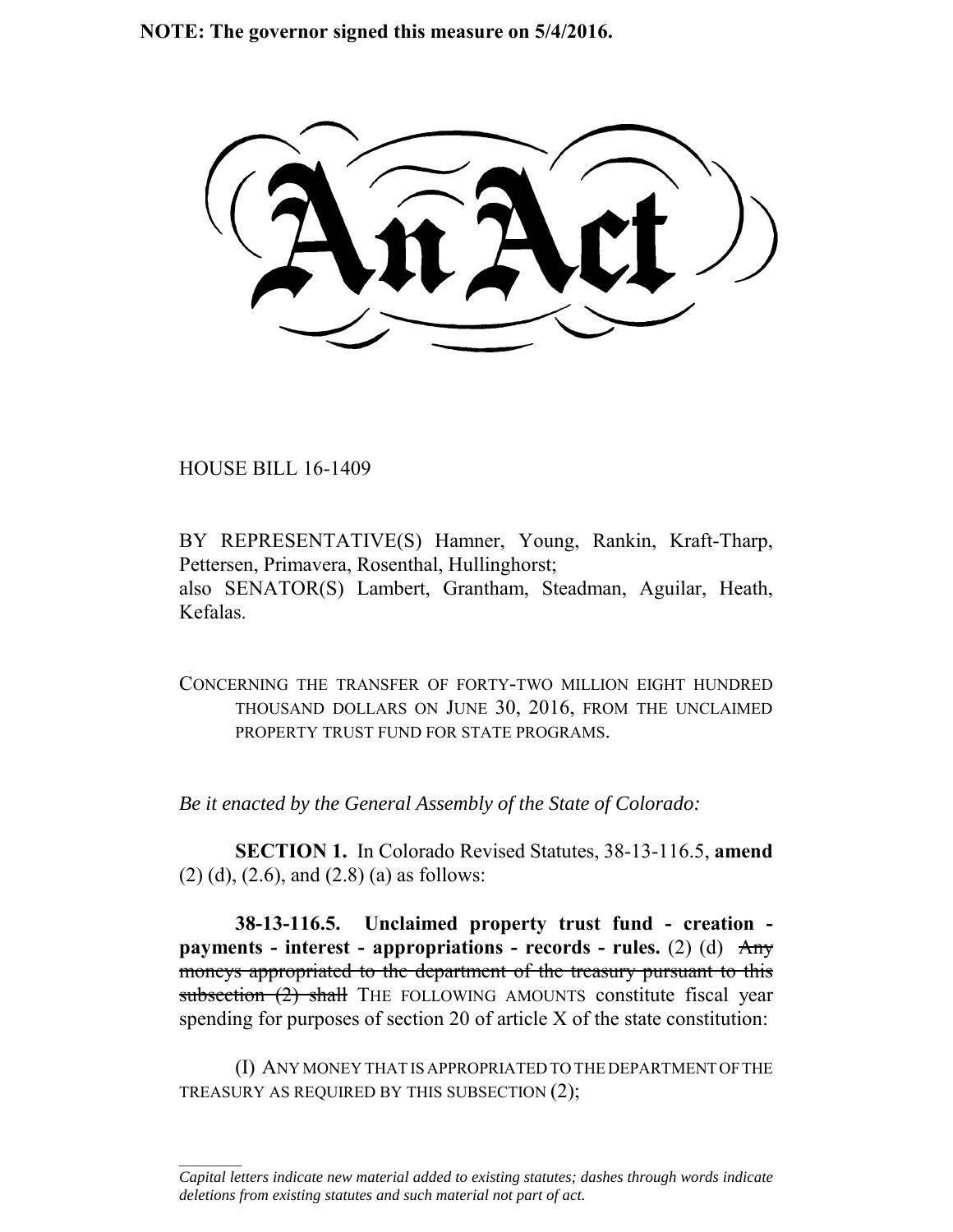(II) ANY MONEY THAT IS CREDITED TO THE GENERAL FUND AS REQUIRED BY SUBSECTION (2.6) OF THIS SECTION; AND

(III) ANY MONEY THAT IS CREDITED TO THE ADULT DENTAL FUND CREATED IN SECTION 25.5-5-207 (4), C.R.S., AS REQUIRED BY SUBSECTION (2.8) OF THIS SECTION.

(2.6) Notwithstanding any provision of this section to the contrary:

(a) On June 1, 2009, the state treasurer shall deduct fifty million dollars from the unclaimed property trust fund and transfer such sum to the general fund; and

(b) On July 1, 2009, the state treasurer shall deduct twenty-five million dollars from the unclaimed property trust fund and transfer such sum to the general fund; AND

(c) ON JUNE 30, 2016, THE STATE TREASURER SHALL DEDUCT EIGHT MILLION DOLLARS FROM THE UNCLAIMED PROPERTY TRUST FUND AND TRANSFER SUCH SUM TO THE GENERAL FUND.

(2.8) (a) (I) On and after April 1, 2014, after reserving the amounts described in paragraph (b) of this subsection (2.8), the state treasurer shall transmit to the adult dental fund created in section 25.5-5-207 (4), C.R.S., an amount of principal and interest in the trust fund sufficient to implement the adult dental benefit pursuant to section 25.5-5-202 (1) (w), C.R.S.

(II) ON JUNE 30, 2016, THE STATE TREASURER SHALL DEDUCT THIRTY-FOUR MILLION EIGHT HUNDRED THOUSAND DOLLARS FROM THE UNCLAIMED PROPERTY TRUST FUND AND TRANSFER SUCH SUM TO THE ADULT DENTAL FUND CREATED IN SECTION 25.5-5-207 (4), C.R.S., TO IMPLEMENT THE ADULT DENTAL BENEFIT PURSUANT TO SECTION 25.5-5-202 (1) (w), C.R.S., FOR THE FISCAL YEAR 2016-17.